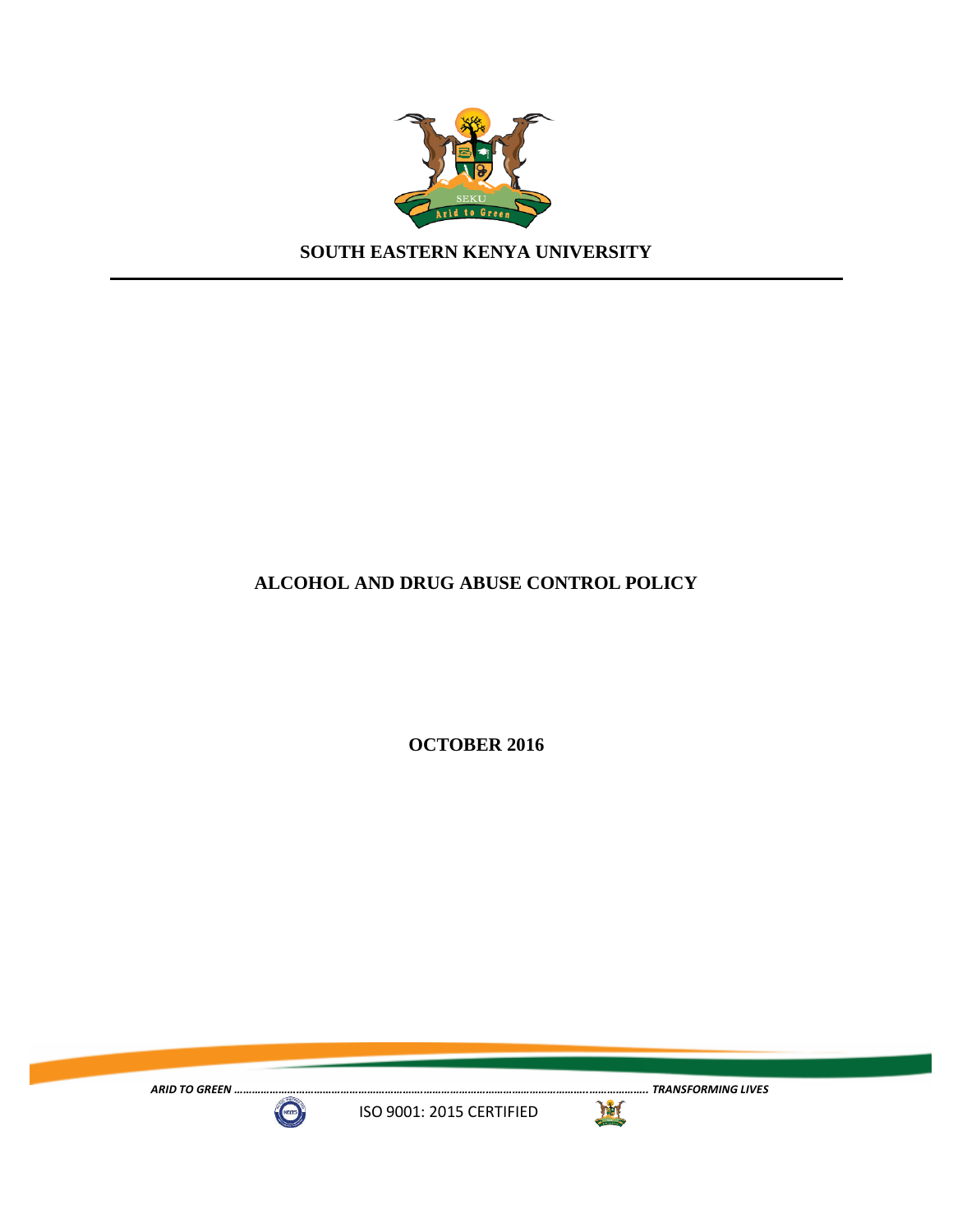# **TABLE OF CONTENTS**

<span id="page-1-0"></span>

| 1. THE UNIVERSITY MANDATE, VISION, MISSION AND VALUES AND PHILOSOPHY iii       |
|--------------------------------------------------------------------------------|
|                                                                                |
|                                                                                |
|                                                                                |
|                                                                                |
|                                                                                |
|                                                                                |
|                                                                                |
|                                                                                |
| UNIVERSITY REGULATIONS GOVERNING THE USE OF ALCOHOL BY STUDENTS  5<br>11.      |
| UNIVERSITY REGULATIONS GOVERNING THE USE OF ALCOHOL BY STAFF MEMBERS  6<br>12. |
|                                                                                |
| 14. REGULATIONS REGARDING DRUG ABUSE IN THE UNIVERSITY BY STAFF MEMBERS 7      |
| 15.                                                                            |
|                                                                                |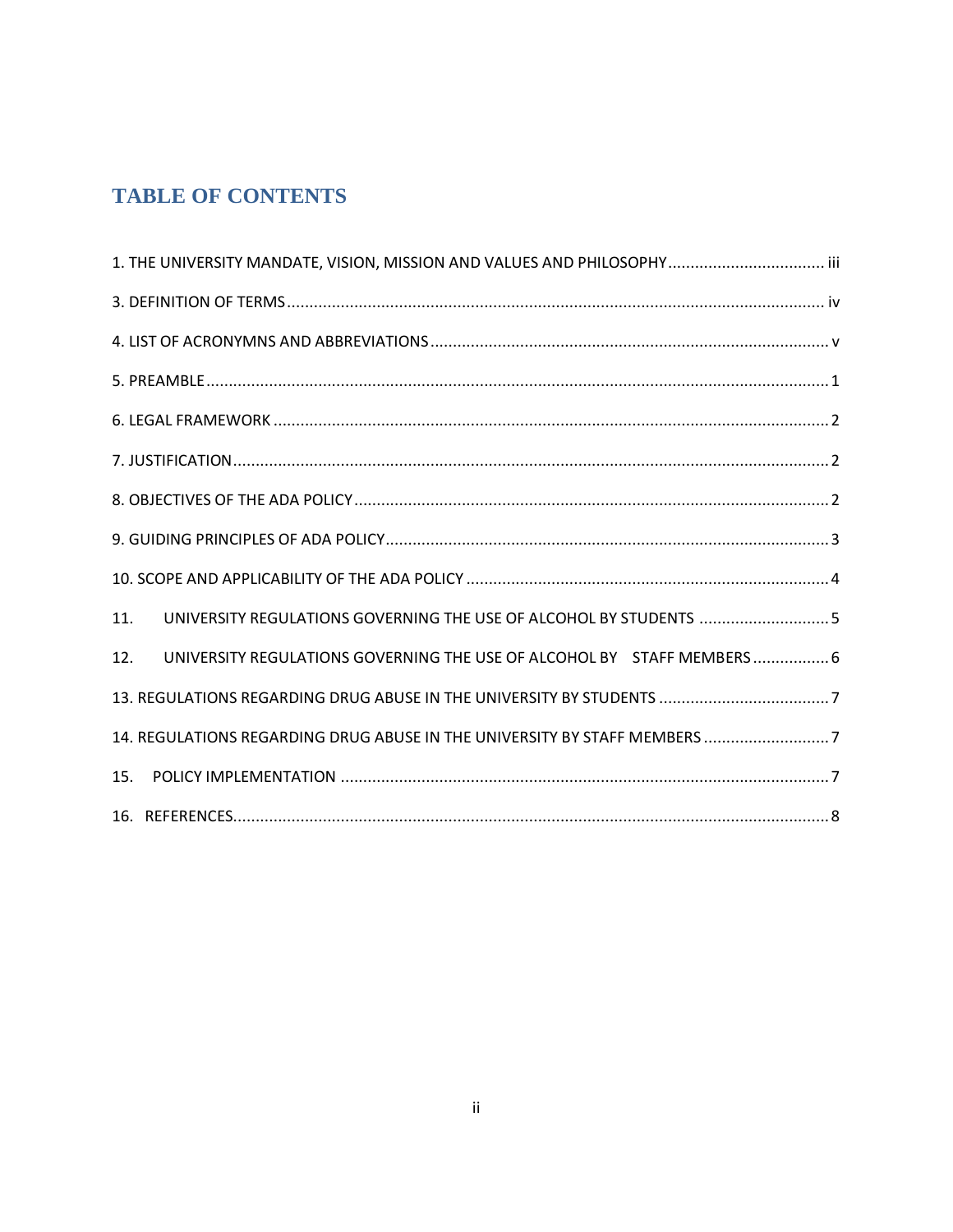## **1. THE UNIVERSITY MANDATE, VISION, MISSION AND VALUES AND PHILOSOPHY**

#### **(1) Mandate**

The core mandate of the university is teaching and learning, research and innovation, outreach and community service.

#### **(2) Vision**

To be a globally competitive Centre of Excellence in Teaching, Research, Innovation and Services.

#### **( 3) Mission**

To provide quality Education, through Teaching, Research, Extension, Innovation and Entrepreneurship with emphasis on Dry land Agriculture, Natural Resources and Environmental Management.

#### **(4) Core Values**

- (a) **Professionalism:** In all our actions and interaction, we shall maintain ethical behavior, courtesy and professional etiquette.
- (b) **Innovation:** Innovativeness shall be the hallmark of our business activities through fostering pro-activeness, creativity and adaptability to change.
- (c) **Integrity:** We shall be honest, transparent and accountable always.
- (d) **Freedom of Thought:** We shall promote and defend academic freedom.
- (e) **Teamwork:** We shall maintain a sense of unity and of common interests and responsibilities.
- (f) **Respect for and Conservation of Environment:** We shall strive to respect and protect the natural and working environment.

#### **5) Philosophy**

South Eastern Kenya University is transforming lives and improving the environment from arid to green through innovative teaching, research and community service.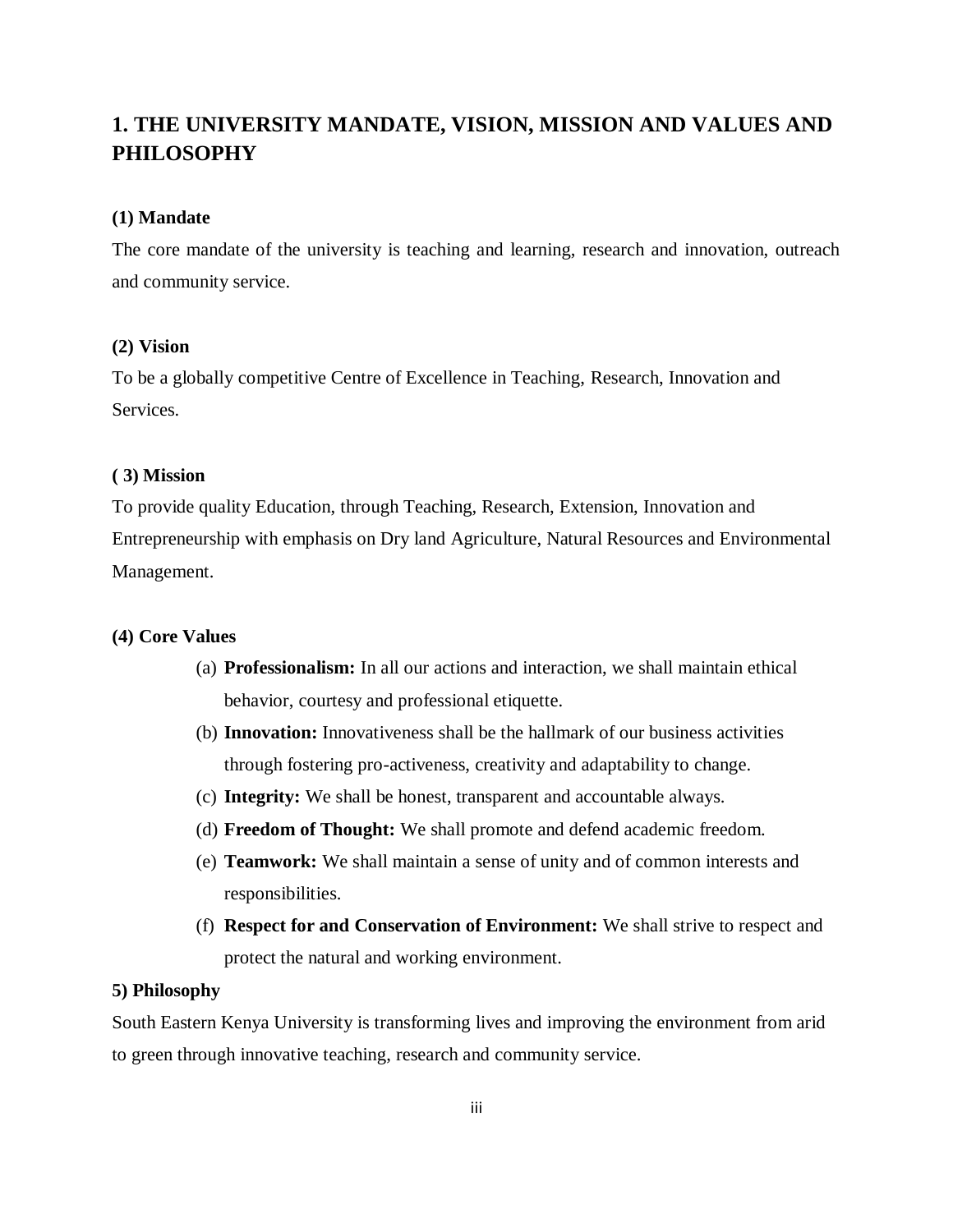### <span id="page-3-0"></span>**3. DEFINITION OF TERMS**

- (1) **Alcohol:** Alcohol means the product known as Athly alcohol or any product obtained by fermentation or distillation of any fermented alcoholic product, rectified either once or more often, whatever the origin, and shall include synthetic Ethly alcohol but shall not include methyl alcohol and alcohol completely denatured in accordance with the prescribed formulas.(Alcoholic Drinks Control Act ,2010)
- (2) **Alcoholic drink:** Alcoholic drink is the alcohol that contains different amounts of ethanol for example spirits, wine, beer, liquor, traditional alcoholic drink and any one or more of such varieties containing one-half of one percentage or more of alcohol by volume, including mixed alcoholic drinks, modified industrial alcohol blended for human consumption and every liquid or solid, patented or not containing alcohol and capable of being consumed by a human being.(Alcoholic Drinks Control Act ,2010)
- (3) **Drug Abuse**: Drug Abuse means: (1) A habitual use of drugs to alter one's mood, emotion, or state of consciousness. (2) An excessive or improper use of drugs especially through self administration for non medical purposes. (3) The use of drugs for non therapeutic effect. (4) The use of a psychoactive substance for purposes other than medical purposes which impairs the physical, mental, emotional, or social well- being of the user. NACAADA Act No.14 of 2012)
- (4) **Controlled substance**: Controlled substance is drugs or chemical whose manufacture, possession, or use is regulated by a government and is enlisted in the Narcotics and psychotropic substances (controlled Substance Act, 1994).
- (5) **Drug:** A drug is any substance capable of altering the mind, body behaviour or character of any individual and includes alcoholic drinks, lawful drugs, or narcotics drugs and psychotropic substances.(NACAADA Act No.14 of 2012)
- (6) **Premises:** Includes land building, vehicle or vessel on or offshore, movable or removable or other place it may be used for the storage, manufacture, concealment, sale, handling, transport, or other related purposes. (NACAADA Act No.14 of 2012)
- (7) **Supply reduction**; Means any policies and strategies aimed at streamlining the production and trade in drugs.( NACAADA Act No.14 of 2012)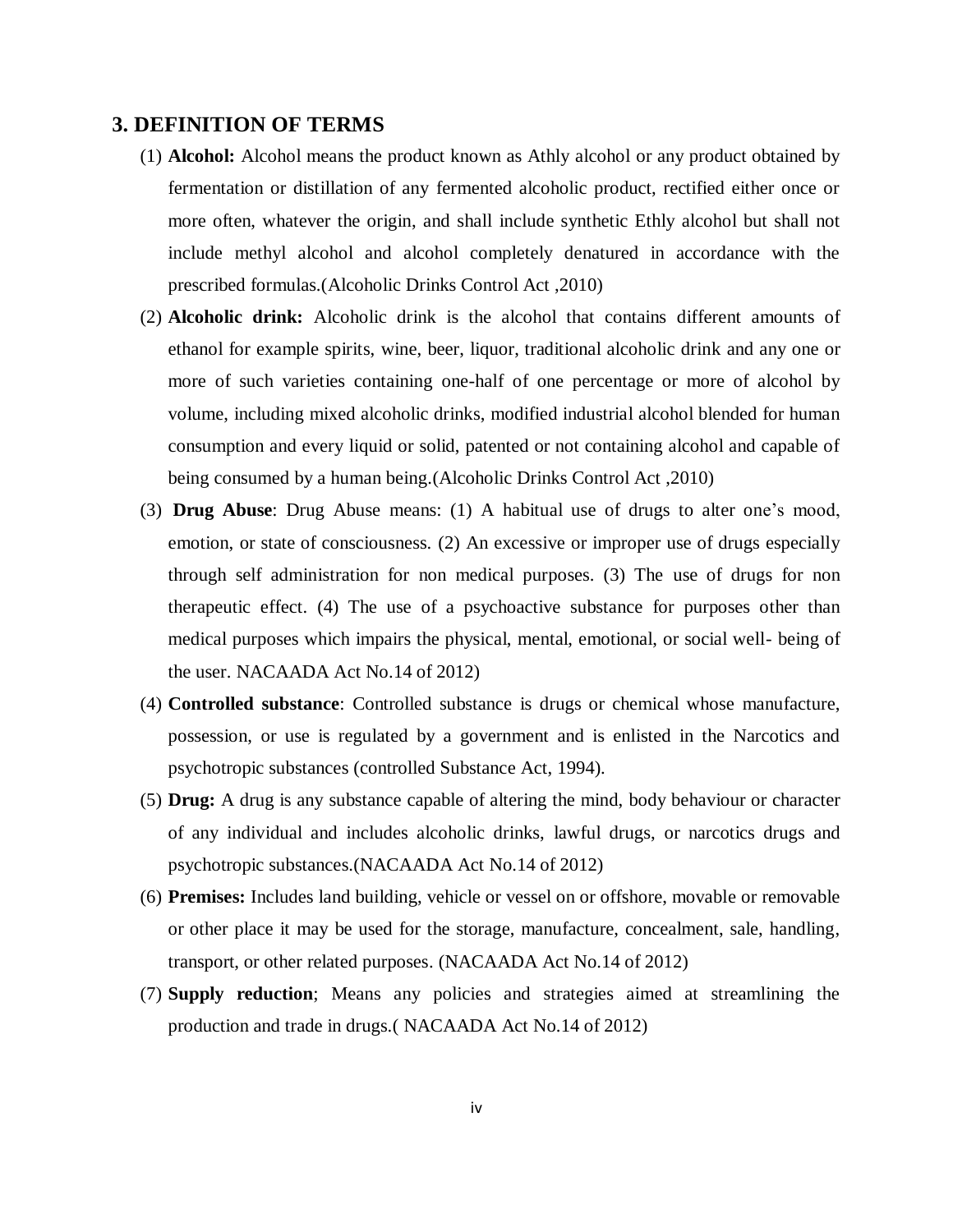# <span id="page-4-0"></span>**4. LIST OF ACRONYMNS AND ABBREVIATIONS**

| $(1)$ ADA    | Alcohol and Drug Abuse                                         |
|--------------|----------------------------------------------------------------|
| $(2)$ EAP    | Employer Assistance programme                                  |
| $(3)$ ILO    | <b>International Labour Organization</b>                       |
| $(4)$ NACADA | National Authority for Campaign Against Alcohol and Drug Abuse |
| $(5)$ PC     | <b>Performance Contract</b>                                    |
| $(6)$ PSI    | <b>Public Sector Institutions</b>                              |
| $(7)$ SEKU   | South Eastern Kenya University                                 |
| $(8)$ SUD    | <b>Substance User Disorder</b>                                 |
| $(9)$ UN     | <b>United Nation</b>                                           |
| $(10)$ WHO   | World Health Organization                                      |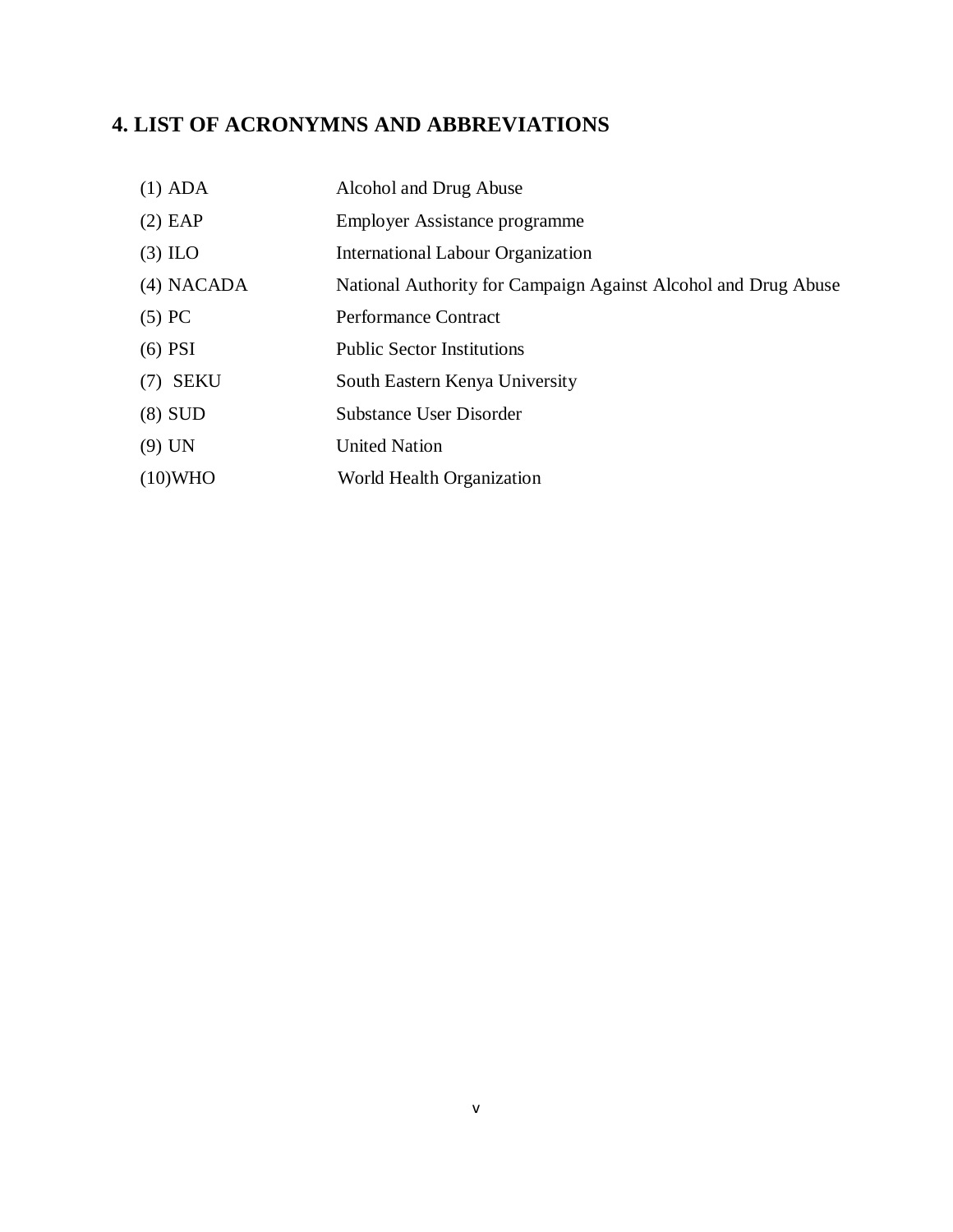### <span id="page-5-0"></span>**5. PREAMBLE**

The world drug report of 2014, jointly prepared by the United Nations office on drugs and crime, the World Health Organization (WHO), the Joint United Nations (UN) Programme on HIV/AIDS and the World Bank observes that we continue to witness arising and worrying trend in the consumption and abuse of drugs globally. The report indicated that in 2012, between 162 million and 324 million people, corresponding to between 3.5 and 7% of the world population aged between 15years and 64 years, had used an illicit drug-mainly substances belonging to cannabis Opioid, Cocaine, or amphetamine type stimulant group at least once in the previous year.

The WHO global status report on Alcohol and health of 2014 indicated that in 2012, 3.3 million deaths, or 5.9% of all global deaths (7.6% for men and 4% for women)were attributed to alcohol consumption. The report shows that alcohol contributes to 200 diseases and injury related health conditions, most notably alcohol dependence, liver cirrhosis, cancer, and injuries. In 2012, 5.1% of the burden of disease and injury worldwide (139 million disability adjusted life years) was attributed to alcohol consumption.

In Kenya alcohol and drug abuse are the major social problems, with serious public health ramifications. Most of the consumers are the young aged between 10 and 19 years. The most commonly abused drugs are alcohol, Tobacco, Bhang, Glue, Khat and psychotropic drugs (NACADA 2011). South Eastern Kenya University is aware that there is alcohol and drug abuse in its community, for people abusing drugs are attended to and are identified during displinary proceedings or have been caught by the security personnel in the university premises. This policy document is the university's response to the threat of alcohol and drug abuse to its operations and functions.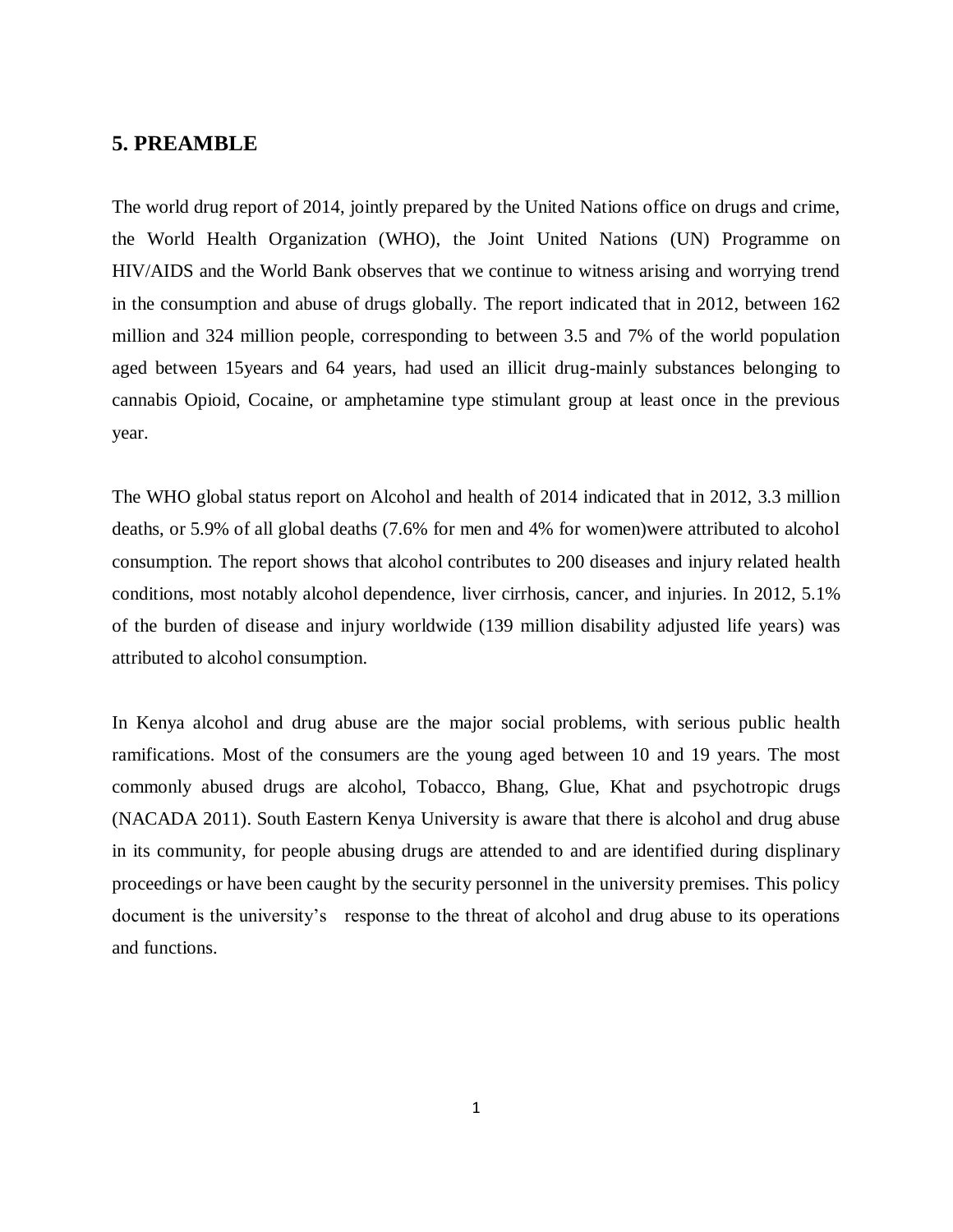### <span id="page-6-0"></span>**6. LEGAL FRAMEWORK**

This policy concurs with Kenyan statues as well as relevant legislation on Alcohol and Drug Abuse such as: The Constitution of Kenya 2010, the Narcotic Drugs and Psychotropic substances (control) Act, 1994, the Alcoholic drinks Control Act, 2010, the South Eastern Kenya University Act, the Employment Act, 2007 and the Universal Declaration of Human Rights of 1948.

### <span id="page-6-1"></span>**7. JUSTIFICATION**

In keeping with the vision, mission, and core values, the university seeks to be a globally competitive centre of excellence in teaching, research, innovation and service to the society with distinction. The objective of the university is to produce holistic graduates and responsible citizens. The University has recognized the detrimental effect of which alcohol and drugs can have on employees and students, which in turn will result in health hazards, destruction of property, poor performance and poor productivity. For this reason the university both prohibits the illegal use or selling of illicit drugs on its premises and reserves the right of control of the selling and consumption of alcohol on its premises.

#### <span id="page-6-2"></span>**8. OBJECTIVES OF THE ADA POLICY**

The broad objective of the ADA policy is to provide a framework on the ADA prevention, demand reduction, supply suppression and early detection and management of ADA among SEKU employees and students.

The specific objectives are;

- (1) To prevent and control ADA in the institution.
- (2) To establish and build legitimate structures to coordinate matters relating to ADA.
- (3) To reduce the demand and suppress the supply of Alcohol and Drug Abuse in the university premises.
- (4) To take Measures to prohibit or restrict the availability of ADA in the workplace.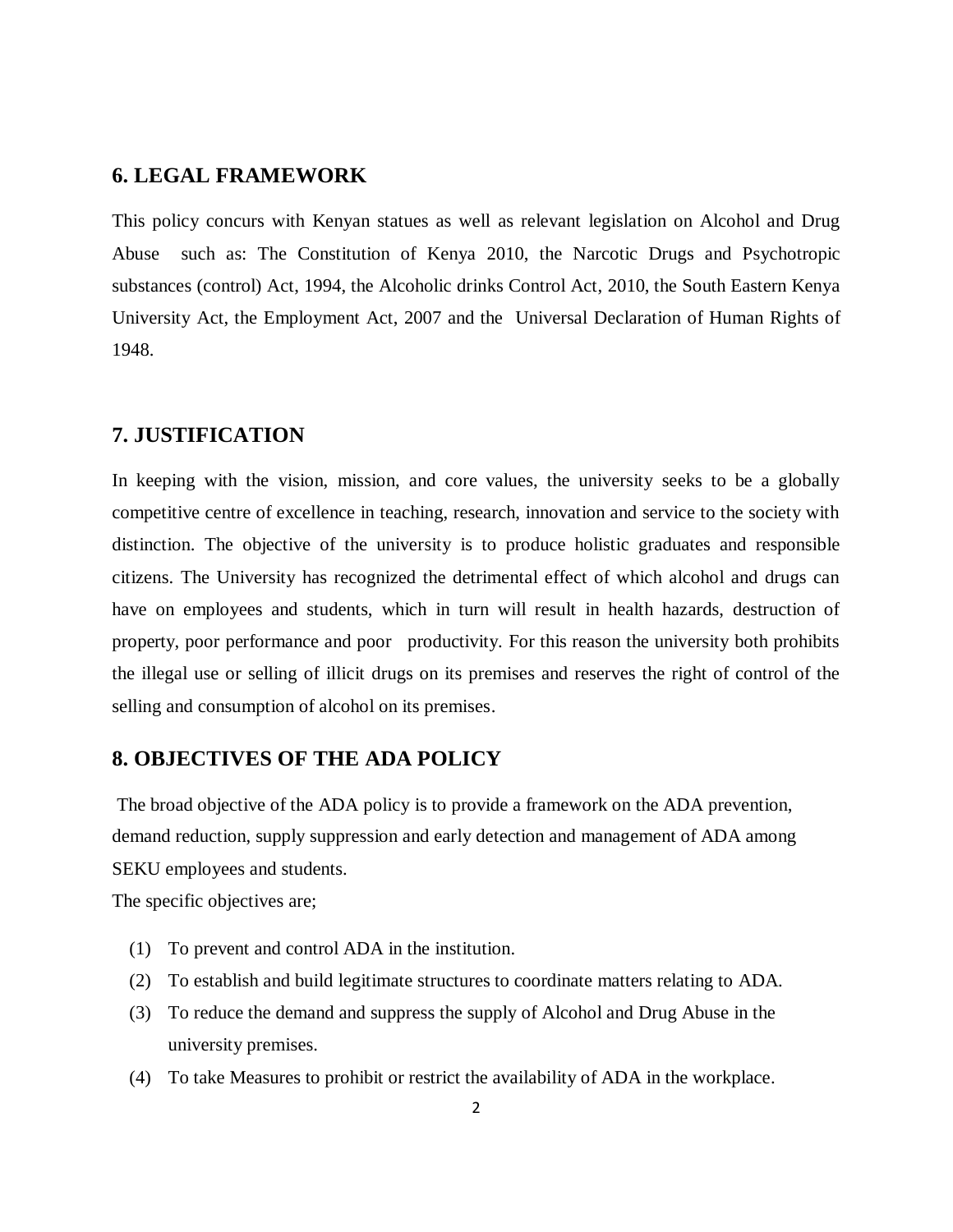- (5) To prevent ADA related problems in the workplace through provision of information, education, training and any other relevant programmes.
- (6) To Identify, assess and refer those who have ADA related problems for counselling and rehabilitation.
- (7) To provide Measures relating to intervention, treatment and rehabilitation of individuals with ADA related problems.
- (8) To provide guidelines governing conduct in the workplace relating to ADA, the violation of which could result in the invoking of disciplinary procedures up to and including dismissal.
- (9) To provide guidelines on equal opportunities for persons who have, or who have previously had alcohol and drug-related problems (after rehabilitation) in accordance with existing national laws and regulations.
- (10) To enable SEKU to maintain a drug free, healthy and productive workforce.
- (11) To establish a corporate culture and practice that prevents and pre-empt alcohol and drug abuse at the work place.

### <span id="page-7-0"></span> **9. GUIDING PRINCIPLES OF ADA POLICY**

The South Eastern Kenya University Alcohol, Drug and Abuse prevention unit was established through the University Statutes. The core functions of the Unit include; develop, implement, evaluate and review the University Alcohol and Drug Abuse Policy.

- (1) To undertake sensitisation of the University Community on effects and prevention of alcohol drug and substance abuse.
- (2) Implement a workplace policy on use of alcohol and drug abuse.
- (3) Submit annual alcohol and drug abuse (ADA) work plan to NACADA at the beginning of the performance contract period in the prescribed format.
- (4) Undertake follow up surveys to establish prevalence of alcohol and drug abuse.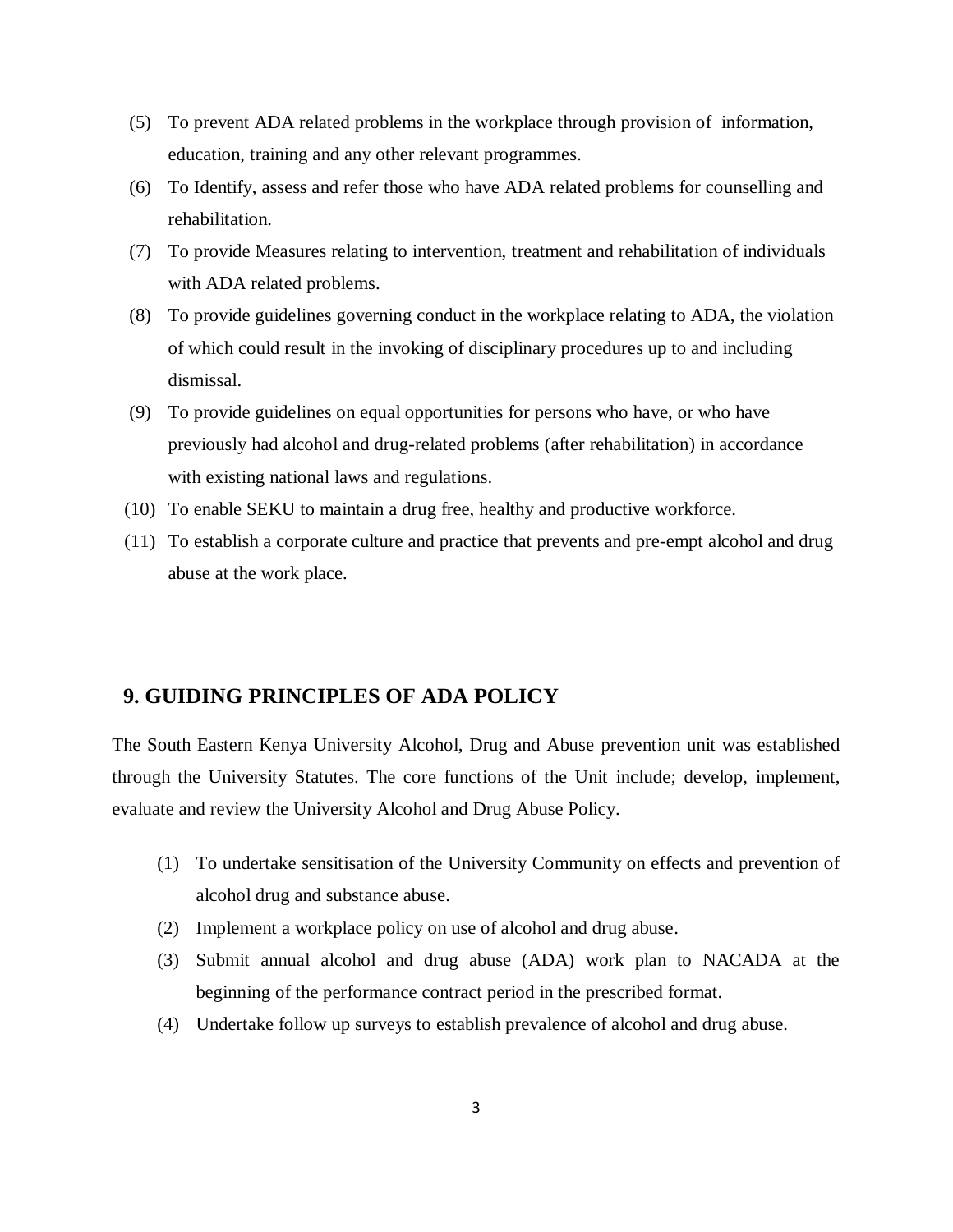- (5) Establish and operationalise an employer Assistance Programme (EAP) focusing on early identification, treatment and rehabilitation of staff with Substance User Disorder (SUD).
- (6) Submit quarterly and annual reports to NACADA on the progress of prevention alcohol and drug abuse in the University in the prescribed format.

### <span id="page-8-0"></span>**10. SCOPE AND APPLICABILITY OF THE ADA POLICY**

- (1) This Policy applies to all constituents of South Eastern Kenya University including students, full-time, part-time and temporary employees and other staff; and to alumni, friends and guests on the University and will apply to all activities conducted on University owned property and to all University sponsored events.
- (2) Those under the age of 18 years are not permitted to consume, possess or be associated with alcohol under any circumstances on University premises or at any University event no matter where the event takes place.
- (3) The designated/licensed areas shall sell alcoholic drinks as per the alcoholic Drinks Act, 2010.
- (4) The University prohibits the illegal use, possession or distribution of controlled substances or association with gatherings involving such use, possession or distribution.
- (5) Members of the University Community are expected to be aware of and obey state and county laws or ordinances regulating the use, possession or sale of alcoholic drinks and federal and state laws regarding controlled substances.
- (6) Those who are cited for violations of laws or ordinances by state or county authorities shall face University disciplinary proceedings and shall be required to pursue counseling, an educational programme or treatment. The University reserves the right to take disciplinary action against any member of the University community for offcampus behavior that violates this policy.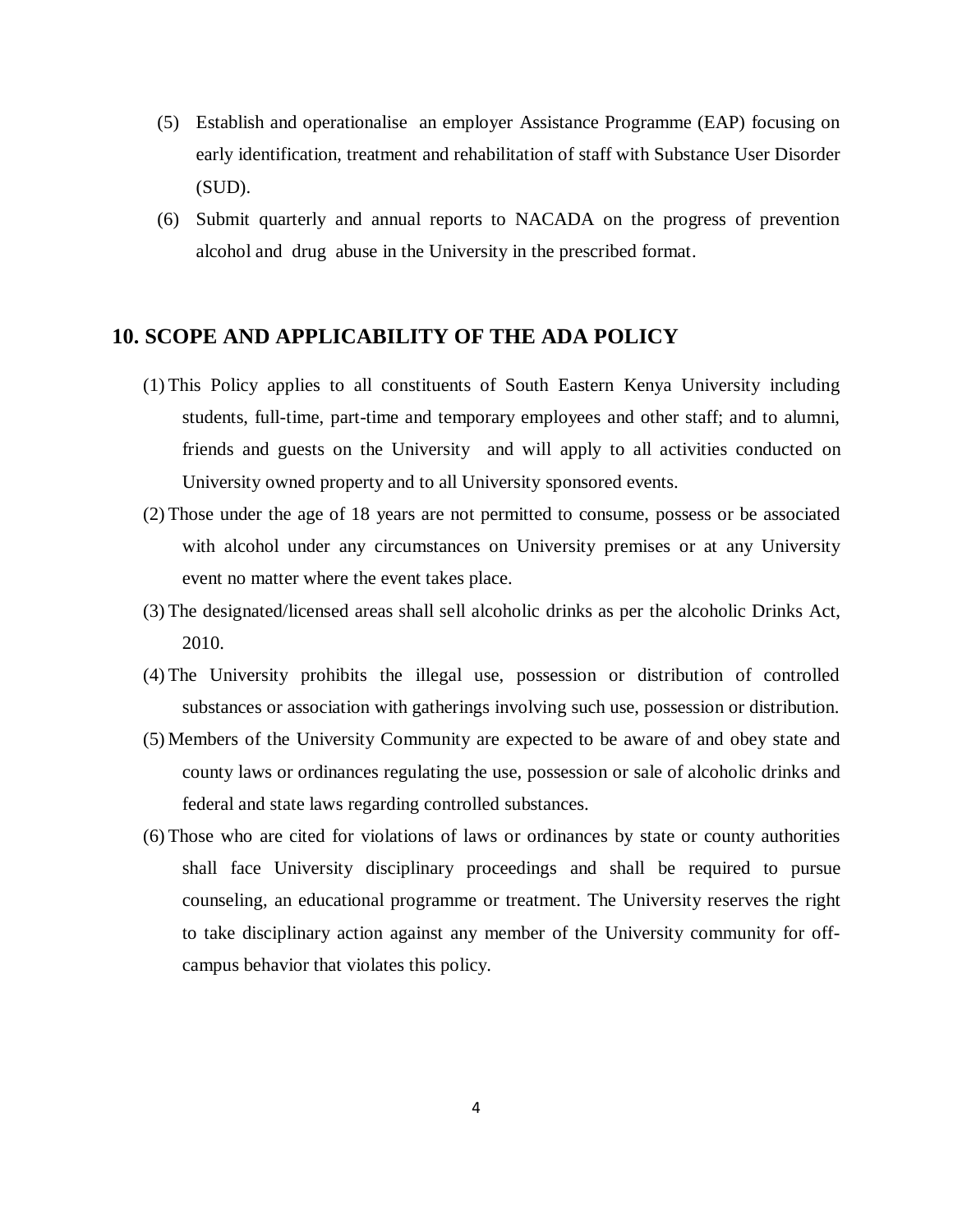## <span id="page-9-0"></span>**11. UNIVERSITY REGULATIONS GOVERNING THE USE OF ALCOHOL BY STUDENTS**

- (1) Resident students and their guests who are 18 years or older may consume moderate amounts of alcohol in University designated areas and in a manner that recognises the rights of others.
- (2) No drinking or carrying of open containers of alcohol is allowed in common areas, offices, hallways, kitchens or lounges of University's premises.
- (3) No student shall sell an alcoholic drink within the University.
- (4) Alcoholic drinks are prohibited at University sponsored sports or other events on and off campus.
- (5) Students or passengers in University vehicles and University sponsored vehicles shall not use alcohol.
- (6) "Grain" alcohol is prohibited on campus except for supervised laboratory use.
- (7) Intoxication or alcohol abuse is not a permissible excuse for unlawful behavior or misconduct. Public drunkenness (identified by slurred speech, erratic behavior or difficulty with physical coordination), disorderly conduct, property destruction, intimidation or other infringements of the rights of others as a result of alcohol use are prohibited.
- (8) Any student found to be drunk and incapable or drunk and disorderly in or near an office, lecture hall, Halls of resident, street, road, licensed premises, shop, hotel or other public places shall be apprehended.
- (9) Advertising or promoting alcohol as a primary attraction of an event and the marketing of alcohol by beverage manufacturers or distributors or by clubs, organisations, departments or divisions of the University are prohibited in the university.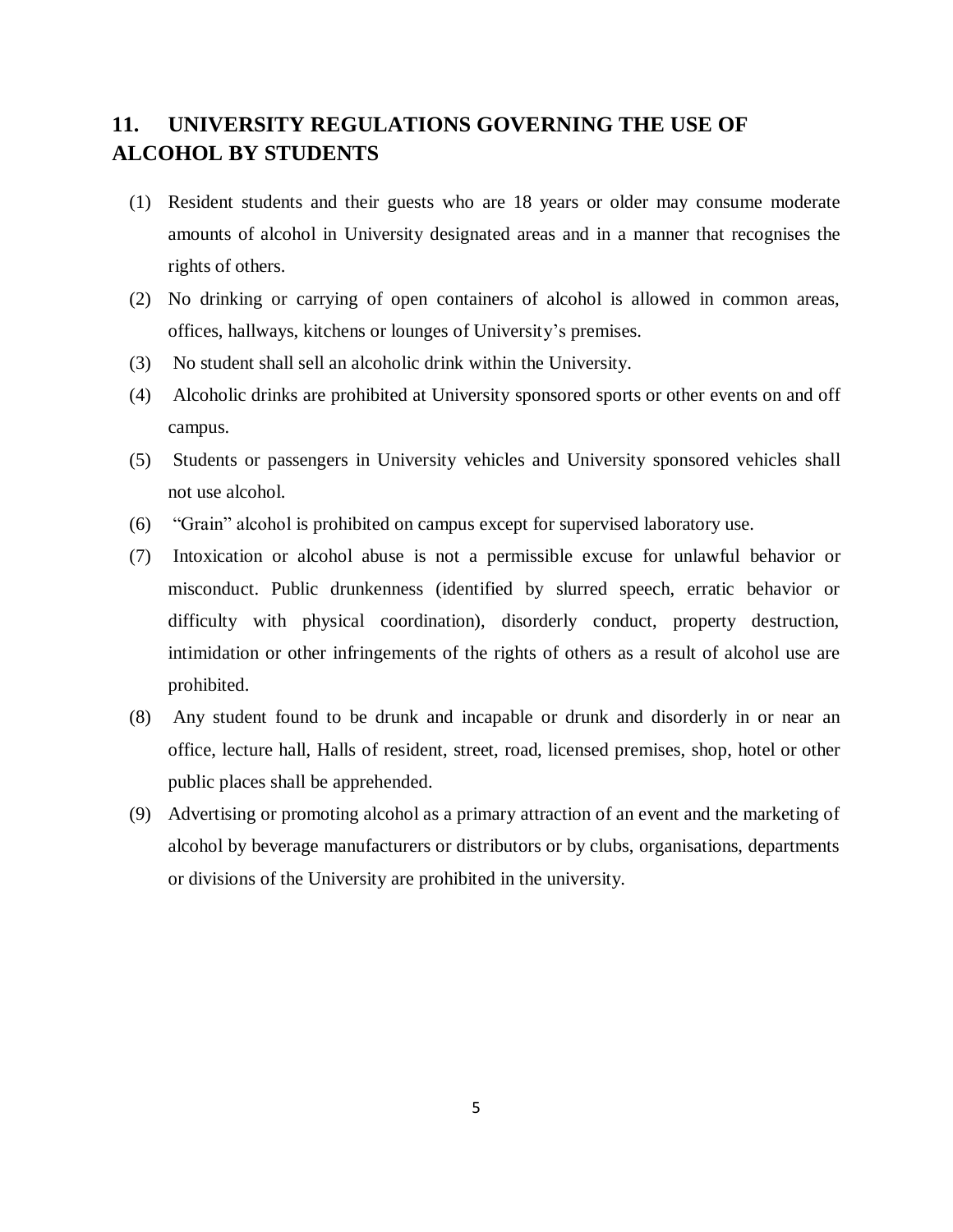## <span id="page-10-0"></span>**12. UNIVERSITY REGULATIONS GOVERNING THE USE OF ALCOHOL BY STAFF MEMBERS**

- (1) Alcoholic beverages may be served at events registered with the Deputy Vice Chancellor, Academic Research and Students Affairs or his/her designee at the licensed areas only or in the private areas.
- (2) No staff member shall sell and or use an alcoholic drink in the work place or office.
- (3) Drivers or passengers in University vehicles and University sponsored vehicles shall not use alcohol.
- (4) No persons under the age of 18 years shall be allowed to consume alcohol at the University social functions.
- (5) South Eastern Kenya University identification card or a valid driver's license, or both, are required for proper identification and verification of age during social events.
- (6) Alcohol shall not be served to any person drunk and incapable or drunk and disorderly.
- (7) Advertising or promoting alcohol as a primary attraction of an event and the marketing of alcohol by beverage manufacturers or distributors or by clubs, organisations, departments or divisions of the University are prohibited in the university
- (8) A division, department, club or organisation that fails to follow these guidelines and procedures shall lose the privilege to conduct social events
- (9) Any staff member found to be drunk and incapable or drunk and disorderly in or near an office, street, road, licensed premises, shop hotel or other public place shall be apprehended.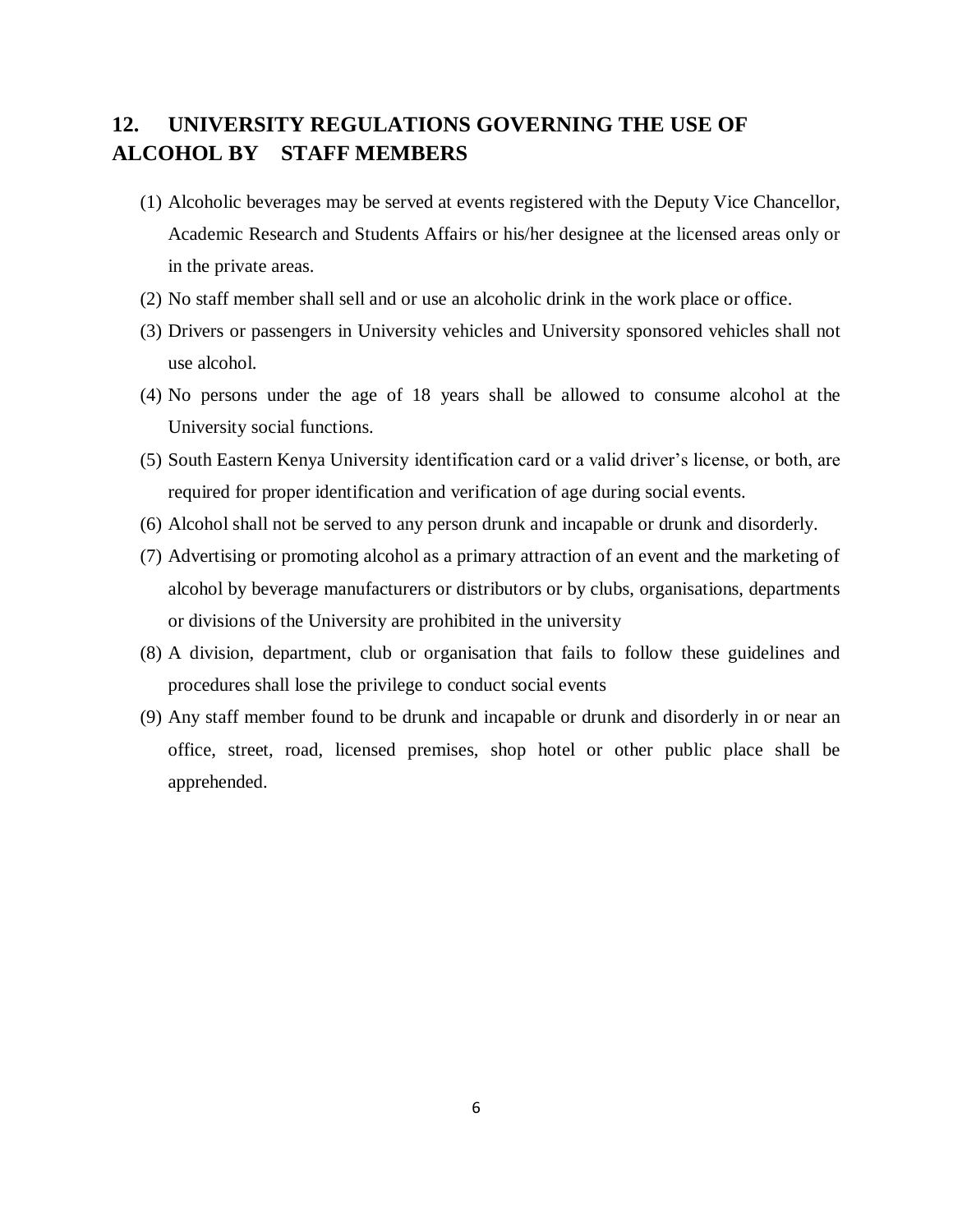## <span id="page-11-0"></span> **13. REGULATIONS REGARDING DRUG ABUSE IN THE UNIVERSITY BY STUDENTS**

- (1) Students involved in the use or possession of a controlled substance shall be expelled from the University
- (2) Students involved in any way in the distribution or sale of any amount of controlled substances shall be expelled from the University.
- (3) The University reserves the right to evict a resident student from its halls of residence for use or possession of a controlled substance at any time during the academic year.
- (4) These regulations are in addition to, not substitutes for, criminal sanctions provided for in Laws of Kenya. When required by law, violations of those regulations will be reported to the appropriate law enforcement agencies.

## <span id="page-11-1"></span>**14. REGULATIONS REGARDING DRUG ABUSE IN THE UNIVERSITY BY STAFF MEMBERS**

- (1) Staff involved in the use or possession of a controlled substance shall be dismissed from the University.
- (2) Staff involved in any way in the distribution or sale of any amount of controlled substances shall be dismissed from the University even on a first offense.

These regulations are in addition to, not substitutes for, criminal sanctions provided for in Laws of Kenya. When required by law, violations of those regulations will be reported to the appropriate law enforcement agencies.

### <span id="page-11-2"></span>**15. POLICY IMPLEMENTATION**

The University ADA Prevention committee whose composition is as per the University Statutes shall implement this Policy. The policy shall be reviewed after every two years.